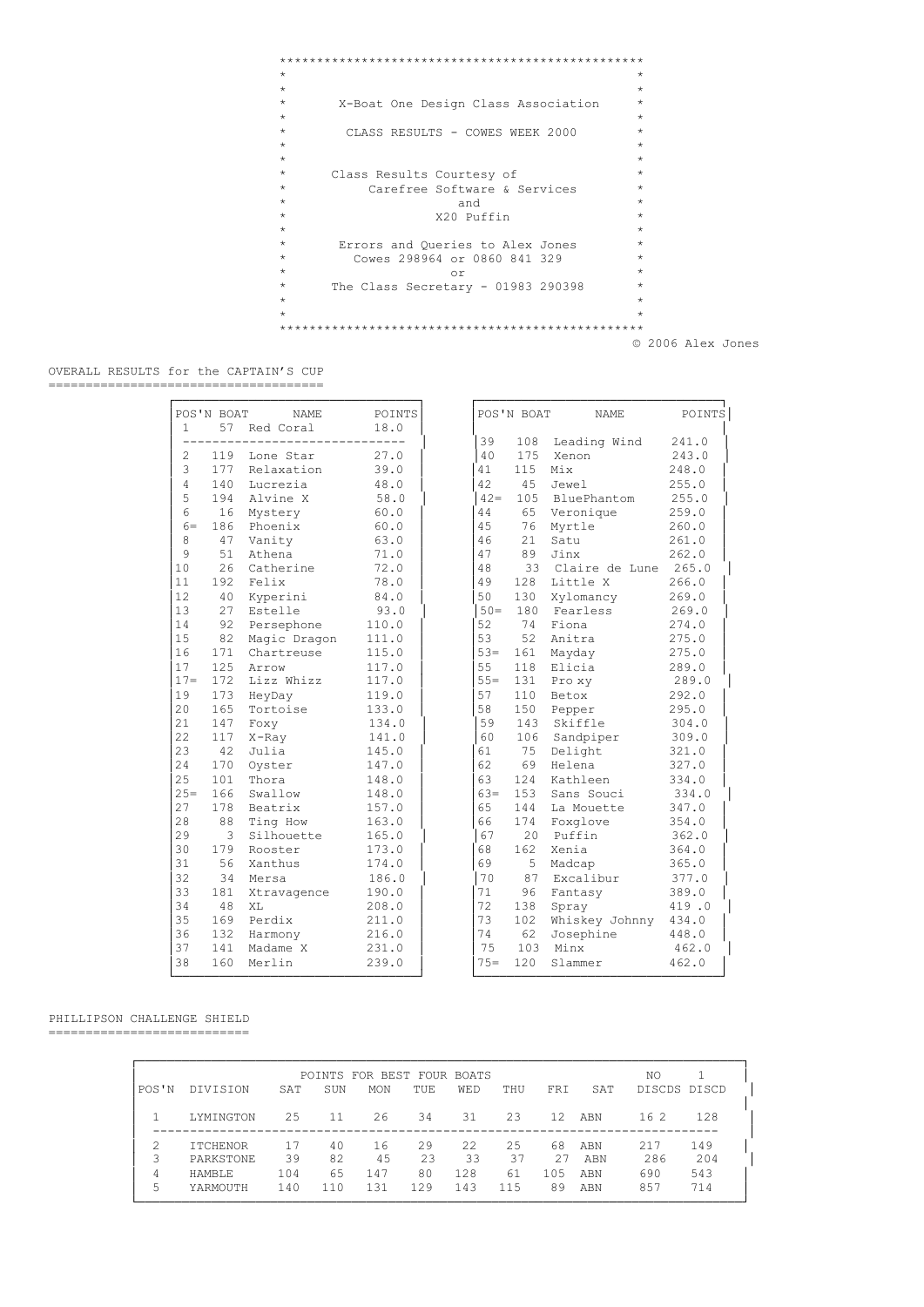#### COWES

|                      | RACES<br>POINTS                           | POINTS TOTALS     |                              |
|----------------------|-------------------------------------------|-------------------|------------------------------|
| PROVISIONAL OR FINAL | <b>FFFFF</b><br>$F-F$                     | NO                | POSITION                     |
| DAY                  | ISA SU MO TU WE TH FR SA                  | $DTS -$<br>$DTS-$ | LIST                         |
| DATE                 | 1 2 3<br> 29 30 31<br>5<br>$\overline{a}$ | CARD<br>CARDS     |                              |
| NAME<br><b>BOAT</b>  |                                           |                   | POINTS<br>POS'N BOAT<br>NAME |
| 20 Puffin            | 64 57 54 67 NC 64 56 AB                   | 362<br>439        | 362.0<br>Puffin<br>20        |
|                      |                                           |                   |                              |

| ______               |                         |     |          |                |               |                         |                |                   |         |               |    |            |              |        |
|----------------------|-------------------------|-----|----------|----------------|---------------|-------------------------|----------------|-------------------|---------|---------------|----|------------|--------------|--------|
|                      |                         |     |          | POINTS         |               | RACES                   |                |                   |         | POINTS TOTALS |    |            |              |        |
| PROVISIONAL OR FINAL | F                       | F   | F        | F              | F             | F                       | F              | F                 | NO.     |               |    |            | POSITION     |        |
| DAY                  | <b>SA</b>               | SU  | MO.      | TU             | WЕ            | TH.                     | FR SA          |                   | $DIS -$ | $DIS-$        |    |            | LIST         |        |
| DATE                 | 29                      | 30  | 31       | $\overline{1}$ | $\mathcal{L}$ | $\overline{\mathbf{3}}$ | $\overline{4}$ | 5                 | CARDS   | CARD          |    |            |              |        |
| NAME<br>BOAT         |                         |     |          |                |               |                         |                |                   |         |               |    | POS'N BOAT | NAME         | POINTS |
|                      |                         |     |          |                |               |                         |                |                   |         |               |    | 82         | Magic Dragon | 111.0  |
| 21 Satu              | 29 55 50 28 RE 39 60 AB |     |          |                |               |                         |                |                   | 338     | 261           |    |            |              |        |
| 62 Josephine         | NC NC NC NC ND 63 ND AB |     |          |                |               |                         |                |                   | 525     | 448           |    | 166        | Swallow      | 148.0  |
| 82 Magic Dragon      | 43                      | 18  | 19 10 RE |                |               | 14                      |                | 7 AB              | 188     | 111           |    | 179        | Rooster      | 173.0  |
| 96 Fantasy           | 67                      | RE. |          |                |               |                         |                | 58 56 NC 54 ND AB | 466     | 389           | 4  | 108        | Leading Wind | 241.0  |
| 108 Leading Wind     | 17                      |     |          |                |               | DO NC 26 19 25 NC AB    |                |                   | 322     | 241           | 5  | 2.1        | Satu         | 261.0  |
| 118 Elicia           | 35                      | 20  | RF.      |                |               | 33 RE NC 47 AB          |                |                   | 366     | 289           | 6  | 180        | Fear less    | 269.0  |
| 124 Kathleen         | 53                      | RE. |          |                |               | 39 68 NC 55 42 AB       |                |                   | 411     | 334           |    | 118        | Elicia       | 289.0  |
| 144 La Mouette       | 61                      | 59  | ND.      |                |               | 57 NC 35 58 AB          |                |                   | 424     | 347           | 8  | 150        | Pepper       | 295.0  |
| 150 Pepper           | 60                      | 44  | 59       | 49             |               | NC 51                   |                | 32 AB             | 372     | 295           | 9  | 124        | Kathleen     | 334.0  |
| 166 Swallow          | 23                      | 49  | 40       | 21             | 9             | 6                       | 61             | AB                | 209     | 148           | 10 | 144        | La Mouette   | 347.0  |
| 174 Foxglove         | NC.                     |     |          |                |               | OC NC 37 NC 46          | 40 AB          |                   | 431     | 354           | 11 | 174        | Foxglove     | 354.0  |
| 179 Rooster          | 47                      | -12 | 49       | 23 NC          |               |                         | 16 26 AB       |                   | 250     | 173           | 12 | 96         | Fantasy      | 389.0  |
| 180 Fearless         | 63 15 57 59 23 52 ND AB |     |          |                |               |                         |                |                   | 346     | 269           | 13 | 62         | Josephine    | 448.0  |
|                      |                         |     |          |                |               |                         |                |                   |         |               |    |            |              |        |

## ITCHENOR

| ---------            |     |      |    |                |               |                   |                |          |         |               |      |            |             |        |
|----------------------|-----|------|----|----------------|---------------|-------------------|----------------|----------|---------|---------------|------|------------|-------------|--------|
|                      |     |      |    | POINTS         |               | RACES             |                |          |         | POINTS TOTALS |      |            |             |        |
| PROVISIONAL OR FINAL | F   | F    | F  | F              |               | F                 | F              | F        | NO.     |               |      |            | POSITION    |        |
| DAY                  | SA  | SU   | MO | TU             | WЕ            | TH.               | FR SA          |          | $DIS -$ | $DIS-$        |      |            | LI ST       |        |
| DATE                 | 29  | 30   | 31 | $\overline{1}$ | 2             | $\mathcal{E}$     | $\overline{4}$ | 5        | CARDS   | CARD          |      |            |             |        |
| BOAT<br>NAME         |     |      |    |                |               |                   |                |          |         |               |      | POS'N BOAT | NAME        | POINTS |
|                      |     |      |    |                |               |                   |                |          |         |               |      | 177        | Relaxation  | 39.0   |
| 16 Mystery           | 8   | 8    |    | 9 1 1          |               | 8 19 16 AB        |                |          | 79      | 60            |      |            |             |        |
| 26 Catherine         |     | 41   |    | .5             | RE.           |                   | 10 14 AB       |          | 149     | 72            | 2    |            | 16 Mystery  | 60.0   |
| 52 Anitra            | 10  | 47   | 31 |                |               | 64 NC RE 46 AB    |                |          | 352     | 275           | $2=$ | 186        | Phoenix     | 60.0   |
| 101 Thora            | 38  | 26   | 18 | 32             | 2.2           | 27                |                | 23 AB    | 186     | 148           | 4    | 2.6        | Catherine   | 72.0   |
| 103 Minx             | NC. | ND.  |    |                |               | NC ND NC NC NC AB |                |          | 539     | 462           | 5    | 192        | Felix       | 78.0   |
| 132 Harmony          | 4.5 | 35   |    | 46 39 14       |               |                   | 37 53 AB       |          | 269     | 216           | 6    | 171        | Chartreuse  | 115.0  |
| 141 Madame X         | 14  | 58   |    | 45 55 18       |               | 41 59 AB          |                |          | 290     | 231           |      | 101        | Thora       | 148.0  |
| 143 Skiffle          | 66  | 42   | 48 | 70             | 25            | 60 63 AB          |                |          | 374     | 304           | 8    | 181        | Xtravagence | 190.0  |
| 169 Perdix           | 27  | 60   | 19 | 34             | NC.           | 34                | 37             | AB       | 288     | 211           | 9    | 169        | Perdix      | 211.0  |
| 171 Chartreuse       | 24  | 18   | 4  | 8              | RE.           | 27                | 34             | AB       | 192     | 115           | 10   | 132        | Harmony     | 216.0  |
| 177 Relaxation       | 19  | 10   | 2  |                | $\mathcal{L}$ | $\mathcal{R}$     | 15             | AB       | 58      | 39            | 11   | 141        | Madame X    | 231.0  |
| 181 Xtravagence      | 2.5 | 23   | 43 | -47            | 21            |                   |                | 40 38 AB | 237     | 190           | 12   | 52         | Anitra      | 275.0  |
| 186 Phoenix          | २   |      | 23 | 18             |               |                   |                | 31 AB    | 91      | 60            | 13   | 143        | Skiffle     | 304.0  |
| 192 Felix            |     | 5 27 | 34 | 9              | 11            |                   | 1 25 AB        |          | 112     | 78            | 14   | 103        | Minx        | 462.0  |

└────────────────────────┘ └─────────────────────────────────┘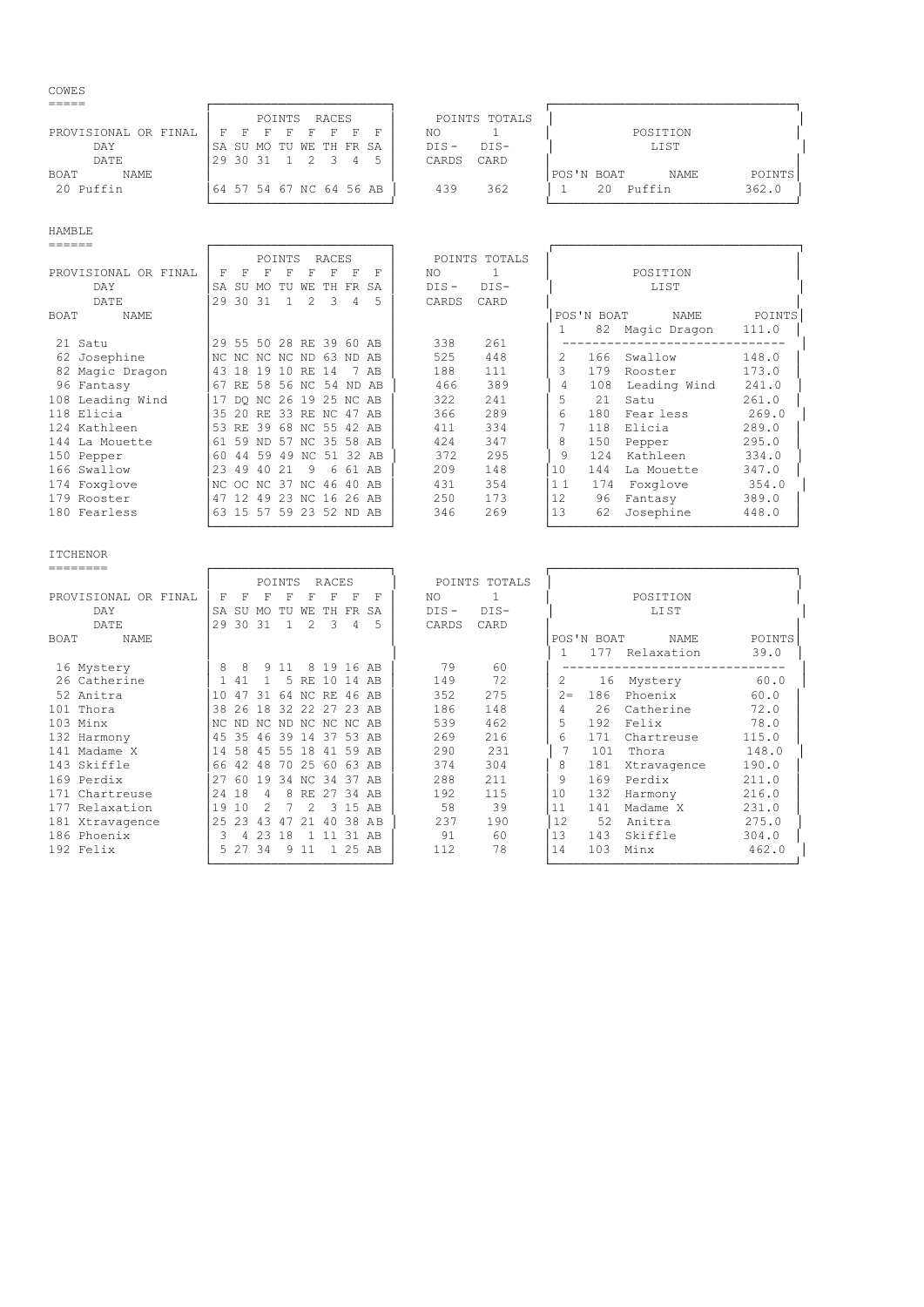# LYMINGTON<br>=========

| =========                  |                |               |                |                |                |                         |          |        |         |               |               |            |                 |        |
|----------------------------|----------------|---------------|----------------|----------------|----------------|-------------------------|----------|--------|---------|---------------|---------------|------------|-----------------|--------|
|                            |                |               |                | POINTS         |                | RACES                   |          |        |         | POINTS TOTALS |               |            |                 |        |
| PROVISIONAL OR FINAL       | F              | F             | F              | F              | F              | F                       | F        | F      | NO.     | $\mathbf{1}$  |               |            | POSITION        |        |
| DAY                        | <b>SA</b>      | SU MO         |                |                | TU WE          |                         | TH FR    | SA     | $DIS -$ | $DIS-$        |               |            | LIST            |        |
| DATE.                      | 29             | 30 31         |                | $\overline{1}$ | $\mathfrak{D}$ | 3                       | 4        | 5      | CARDS   | CARD          |               |            |                 |        |
| <b>BOAT</b><br><b>NAME</b> |                |               |                |                |                |                         |          |        |         |               |               | POS'N BOAT | <b>NAME</b>     | POINTS |
|                            |                |               |                |                |                |                         |          |        |         |               | 1             | 57         | Red Coral       | 18.0   |
| 3 Silhouette               |                |               |                |                |                | 42 21 21 31 NC 29 21 AB |          |        | 242     | 165           |               |            |                 |        |
| 27 Estelle                 | 32             |               | 9 26 43 10     |                |                | .5                      |          | 11 AB  | 136     | 93            | 2             | 119        | Lone Star       | 27.0   |
| 33 Claire de Lune          | 56             |               |                |                |                | 25 28 42 NC 62 52 AB    |          |        | 342     | 265           | $\mathcal{L}$ | 140        | Lucrezia        | 48.0   |
| 42 Julia                   |                |               |                |                |                | 19 24 22 NC 28 30 AB    |          |        | 222     | 145           | 4             | 2.7        | Estelle         | 93.0   |
| 45 Jewel                   | 13             |               |                |                |                | 48 10 30 RE NC NC AB    |          |        | 332     | 255           | 5             | 92         | Persephone      | 110.0  |
| 48 XL                      | 39             |               |                |                |                | 14 37 24 NC 45 49 AB    |          |        | 285     | 208           | 6             | 172        | Lizz Whizz      | 117.0  |
| 56 Xanthus                 | 34             |               |                |                |                | 28 32 48 20 24 36 AB    |          |        | 222     | 174           | 7             | 117        | $X$ -Ray        | 141.0  |
| 57 Red Coral               | $\mathfrak{D}$ | 5             | 5              | 3              | 15             | $\mathcal{L}$           |          | $1$ AB | 33      | 18            | 8             | 42         | Julia           | 145.0  |
| 69 Helena                  | 55             |               |                |                |                | 36 62 62 NC 50 62 AB    |          |        | 404     | 327           | 9             | 170        | Oyster          | 147.0  |
| 76 Myrtle                  | 59             | 16            |                |                |                | 27 58 NC 49 51 AB       |          |        | 337     | 260           | 10            | 178        | Beatrix         | 157.0  |
| 87 Excalibur               | <b>NS</b>      | 39            |                |                |                | 61 66 NC RE 57 AB       |          |        | 454     | 377           | 11            | 88         | Ting How        | 163.0  |
| 88 Ting How                | 57             | 29            |                | 7 38 17        |                | 31 41 AB                |          |        | 220     | 163           | 12            | 3          | Silhouette      | 165.0  |
| 92 Persephone              | 51             |               | 13 15 14 NC 12 |                |                |                         |          | 5 AB   | 187     | 110           | 13            | 56         | Xanthus         | 174.0  |
| 105 BluePhantom            | 2.8            | 22            |                |                |                | 8 NC NC 56 64 AB        |          |        | 332     | 255           | 14            | 48         | XT <sub>1</sub> | 208.0  |
| 106 Sandpiper              | 49             |               |                |                |                | ND NC 41 NC 38 27 AB    |          |        | 386     | 309           | 15            | 160        | Merlin          | 239.0  |
| 117 X-Ray                  | 30             | 46            | 20 29          |                | 3              |                         | 26 33 AB |        | 187     | 141           | 16            | 175        | Xenon           | 243.0  |
| 119 Lone Star              | 4              | $\mathbf{1}$  | 14             | $\mathfrak{D}$ | <b>RF</b>      | $\overline{4}$          |          | 2 AR   | 104     | 2.7           | 17            | 4.5        | Jewel           | 255.0  |
| 131 Proxy                  |                | 33 40 55      |                |                |                | 46 NC 61 54 AB          |          |        | 366     | 289           | $17 =$        | 105        | BluePhantom     | 255.0  |
| 140 Lucrezia               | 6              | $\mathcal{L}$ | 16             | 36             | .5             | 15                      |          | 4 AB   | 84      | 48            | 19            | 76         | Myrtle          | 260.0  |
| 160 Merlin                 | 44             | 45            |                |                |                | 30 40 27 53 55 AB       |          |        | 294     | 239           | 20            | 33         | Claire de Lune  | 265.0  |
| 161 Mayday                 | 40             |               |                |                |                | DO 42 54 RE 43 19 AB    |          |        | 356     | 275           | 21            | 161        | Mayday          | 275.0  |
| 170 Oyster                 | 31             |               | 502220         |                | 13             |                         | 32 29 AB |        | 197     | 147           | 2.2.          | 131        | Proxy           | 289.0  |
| 172 Lizz Whizz             | 21             |               |                |                |                | 3 36 15 RE 30 12 AB     |          |        | 194     | 117           | 23            | 106        | Sandpiper       | 309.0  |
| 175 Xenon                  | 26             |               |                |                |                | 6 50 NC RE RE AB        |          |        | 320     | 243           | 24            | 69         | Helena          | 327.0  |
| 178 Beatrix                | 18             |               |                |                |                | 53 25 19 NC 22 20 AB    |          |        | 234     | 157           | 2.5           | 87         | Excalibur       | 377.0  |
|                            |                |               |                |                |                |                         |          |        |         |               |               |            |                 |        |

PARKSTONE<br>=========

|                      |           |                         | POINTS      |       | RACES          |       |       | POINTS TOTALS     |    |            |           |        |
|----------------------|-----------|-------------------------|-------------|-------|----------------|-------|-------|-------------------|----|------------|-----------|--------|
| PROVISIONAL OR FINAL | F         | F<br>F                  |             |       |                | F     | F     | NO.               |    |            | POSITION  |        |
| DAY                  | <b>SA</b> | -SU<br>MO               | TU          | WЕ    | TH.            | FR.   | SA    | $DIS-$<br>$DIS -$ |    |            | LIST      |        |
| DATE                 | 29        | 30<br>-31               |             | 2     | 3              | 4     | 5     | CARD<br>CARDS     |    |            |           |        |
| BOAT<br>NAME         |           |                         |             |       |                |       |       |                   |    | POS'N BOAT | NAME      | POINTS |
|                      |           |                         |             |       |                |       |       |                   |    | 194        | Alvine X  | 58.0   |
| 34 Mersa             |           | NC 37 17 16 RE 17 22 AB |             |       |                |       |       | 263<br>186        |    |            |           |        |
| 40 Kyperini          |           | 56<br>ND.               | 4           | 4     |                |       | 6 AB  | 161<br>84         | 2  | 47         | Vanity    | 63.0   |
| 47 Vanity            | 11        | 31                      |             | RE    | 9              | 8     | AB    | 140<br>63         | 3  | 51         | Athena    | 71.0   |
| 51 Athena            | q         | 35<br>- 24              | 6           |       | 8              |       | AB    | 71<br>106         | 4  | 40         | Kyperini  | 84.0   |
| 65 Veronique         | ND.       | 33<br>33                | ND.         | 24    | 48             |       | 44 AB | 336<br>259        | 5  | 173        | HeyDay    | 119.0  |
| 74 Fiona             | .54       | 62<br>41                | 51          | NC 42 |                | 24 AB |       | 274<br>351        | б  | 165        | Tortoise  | 133.0  |
| 89 Jinx              | 36        | 30                      | 52 52 NC 47 |       |                | 45 AB |       | 339<br>262        |    | 34         | Mersa     | 186.0  |
| 128 Little X         | 48        | -60<br>ND.              |             |       | 25 NC 21 35 AB |       |       | 266<br>343        | 8  | 65         | Veronique | 259.0  |
| 165 Tortoise         | 20        | 38                      |             |       | 12 NC 36 10    |       | AB    | 133<br>210        | 9  | 89         | Jinx      | 262.0  |
| 173 HeyDay           | 15        | .51                     | 12 35       | 16 23 |                | 18 AB |       | 170<br>119        | 10 | 128        | Little X  | 266.0  |
| 194 Alvine X         | 12        | 11 13                   | 17          |       | 6 13           |       | 3 AB  | 75<br>58          | 11 | 74         | Fiona     | 274.0  |
|                      |           |                         |             |       |                |       |       |                   |    |            |           |        |

YARMOUTH

|                      |                         | POINTS         |                | RACES    |       |      |         | POINTS TOTALS |    |            |                |        |
|----------------------|-------------------------|----------------|----------------|----------|-------|------|---------|---------------|----|------------|----------------|--------|
| PROVISIONAL OR FINAL | F<br>F                  | F              | н              |          | F     | F    | NO.     |               |    |            | POSITION       |        |
| DAY                  | SA<br>SU                | TU<br>MO.      | WF.            | TH.      | FR.   | SA   | $DIS -$ | $DIS-$        |    |            | LIST           |        |
| DATE                 | 29<br>30                | 31             | $\mathcal{P}$  | 3        | 4     | 5    | CARDS   | CARD          |    |            |                |        |
| BOAT<br>NAME         |                         |                |                |          |       |      |         |               |    | POS'N BOAT | NAME           | POINTS |
|                      |                         |                |                |          |       |      |         |               |    | 125        | Arrow          | 117.0  |
| 5 Madcap             | 37 32 NC 65 NC NC ND AB |                |                |          |       |      | 442     | 365           |    |            |                |        |
| 75 Delight           | 52 34                   | ND             | 61 NC 58 39 AB |          |       |      | 398     | 321           |    | 147        | Foxy           | 134.0  |
| 102 Whiskey Johnny   | RF.<br>ND.              | -OC.           | 69 NC          | 57 RE AB |       |      | 511     | 434           |    | 115        | Mix            | 248.0  |
| 110 Betox            | 41<br>ND.               | 44<br>-47      | NC.            | 33       | 50    | AB   | 369     | 292           |    | 130        | Xylomancy      | 269.0  |
| $115$ Mix            | 58<br>38                | 45<br>50       | 28             | 44       | 43    | AR   | 306     | 248           |    | 110        | Betox          | 292.0  |
| 120 Slammer          | ND.<br>NC.              | ND.<br>ND.     | NC.            | ND RE    |       | AR   | 539     | 462           | 6  | 75         | Delight        | 321.0  |
| 125 Arrow            | 16<br>52                | 29 27          |                | 12 20 13 |       | AB   | 169     | 117           |    | 153        | Sans Souci     | 334.0  |
| 130 Xylomancy        | 50<br>61                | 44             | 60             | 26 RE    | 2.8   | AB   | 346     | 269           | 8  | 162        | Xenia          | 364.0  |
| 138 Spray            | 46<br>ND.               | NC NC NC NC 65 |                |          |       | AB   | 496     | 419           | 9  | 5          | Madcap         | 365.0  |
| 147 Foxy             | NC<br>6                 | 13             | RE             | 18       |       | 9 AB | 211     | 134           | 10 | 138        | Spray          | 419.0  |
| 153 Sans Souci       | 65<br>43                | 56 63 RE 59    |                |          | 48 AB |      | 411     | 334           | 11 | 102        | Whiskey Johnny | 434.0  |
| 162 Xenia            | 62 54 53 53 NC 65 NC AB |                |                |          |       |      | 441     | 364           | 12 | 120        | Slammer        | 462.0  |
|                      |                         |                |                |          |       |      |         |               |    |            |                |        |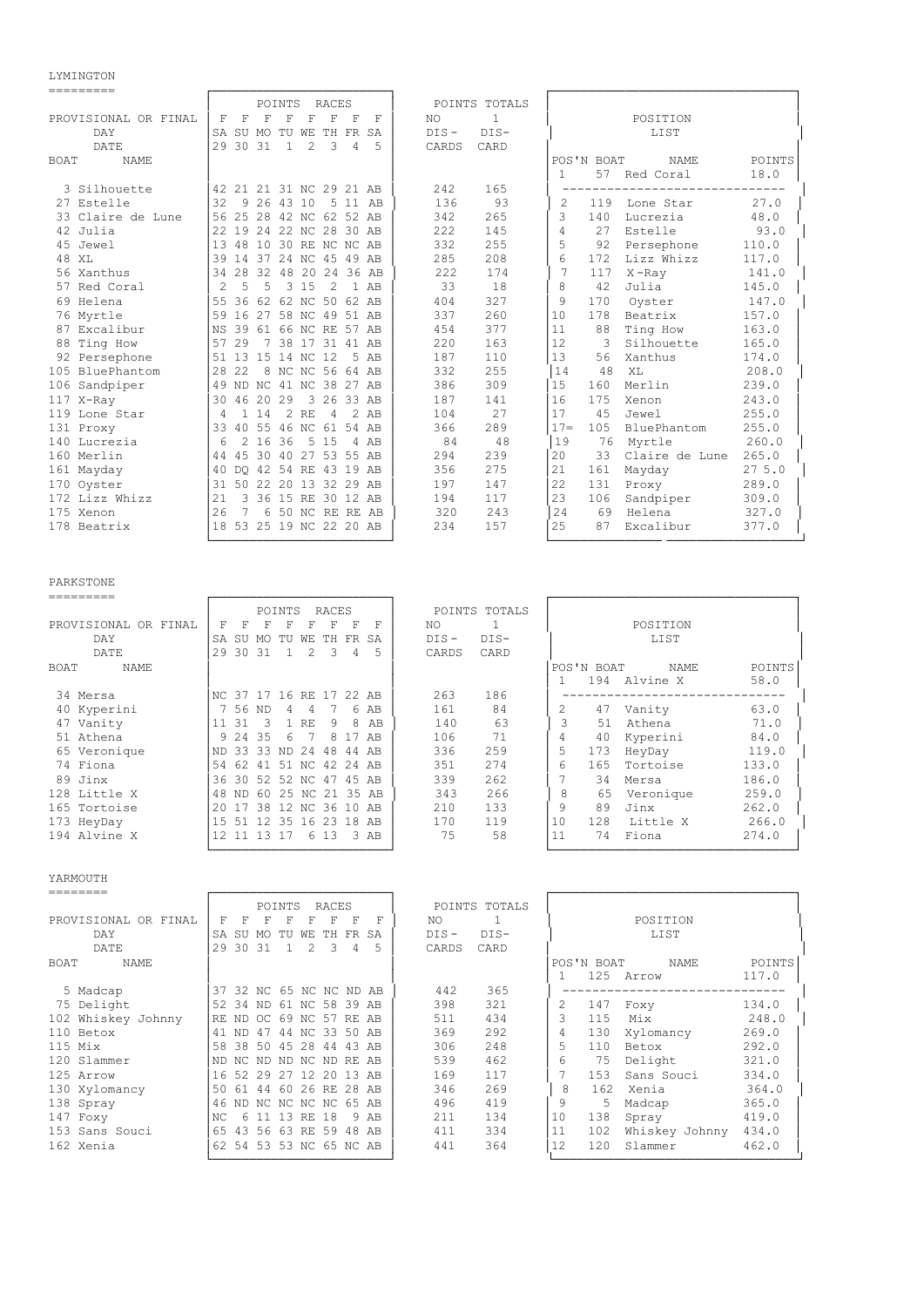|                            |                         |             |               | POINTS       |            | RACES                |                |      |         | POINTS TOTALS |               |            |                |        |
|----------------------------|-------------------------|-------------|---------------|--------------|------------|----------------------|----------------|------|---------|---------------|---------------|------------|----------------|--------|
| PROVISIONAL OR FINAL       | $_{\rm F}$              | $\mathbb F$ | F             | F            | $_{\rm F}$ | F                    | F              | F    | NO.     | $\mathbf{1}$  |               |            | POSITION       |        |
| DAY                        | SA SU MO TU WE TH FR SA |             |               |              |            |                      |                |      | $DIS -$ | $DIS-$        |               |            | LIST           |        |
| DATE                       | 29                      | 30 31       |               | $\mathbf{1}$ | 2          | 3                    | $\overline{4}$ | 5    | CARDS   | CARD          |               |            |                |        |
| <b>BOAT</b><br><b>NAME</b> |                         |             |               |              |            |                      |                |      |         |               |               | POS'N BOAT | <b>NAME</b>    | POINTS |
|                            |                         |             |               |              |            |                      |                |      |         |               | $\mathbf{1}$  |            | 16 Mystery     | 60.0   |
| 5 Madcap                   | 37 32 NC 65 NC NC ND AB |             |               |              |            |                      |                |      | 442     | 365           | $\mathcal{L}$ | 51         | Athena         | 71.0   |
|                            | 8                       | 8           |               | 9 1 1        |            |                      |                |      |         |               | 3             |            |                |        |
| 16 Mystery                 |                         |             |               |              |            | 8 19 16 AB           |                |      | 79      | 60            |               | 171        | Chartreuse     | 115.0  |
| 20 Puffin                  | 64                      |             |               |              |            | 57 54 67 NC 64 56 AB |                |      | 439     | 362           |               |            |                |        |
| 42 Julia                   | 22 19 24 22 NC 28 30 AB |             |               |              |            |                      |                |      | 222     | 145           | 4             | 147        | Foxy           | 134.0  |
| 48 XL                      | 39                      |             |               |              |            | 14 37 24 NC 45 49 AB |                |      | 285     | 208           | 5             | 42         | Julia          | 145.0  |
| 51 Athena                  | Q                       | 24 35       |               | 6            | 7          |                      | 8 17 AB        |      | 106     | 71            | 6             | 170        | Oyster         | 147.0  |
| 52 Anitra                  | 10                      |             |               |              |            | 47 31 64 NC RE 46 AB |                |      | 352     | 275           | 7             | 101        | Thora          | 148.0  |
| 62 Josephine               | NC NC NC NC ND 63 ND AB |             |               |              |            |                      |                |      | 525     | 448           | 8             | 179        | Rooster        | 173.0  |
| 65 Veronique               | <b>ND</b>               |             |               |              |            | 33 33 ND 24 48 44 AB |                |      | 336     | 259           | 9             | 181        | Xtravagence    | 190.0  |
| 69 Helena                  | 55                      |             |               |              |            | 36 62 62 NC 50 62 AB |                |      | 404     | 327           | 10            | 48         | XT.            | 208.0  |
| 74 Fiona                   | 54 62 41 51 NC 42 24 AB |             |               |              |            |                      |                |      | 351     | 274           | 11            | 169        | Perdix         | 211.0  |
| 75 Delight                 | 52                      |             |               |              |            | 34 ND 61 NC 58 39 AB |                |      | 398     | 321           | 12            | 141        | Mada me X      | 231.0  |
| 87 Excalibur               | <b>NS</b>               |             |               |              |            | 39 61 66 NC RE 57 AB |                |      | 454     | 377           | 13            | 108        | Leading Wind   | 241.0  |
| 89 Jinx                    | 36                      |             |               |              |            | 30 52 52 NC 47 45 AB |                |      | 339     | 262           | 14            | 115        | Mix            | 248.0  |
| 101 Thora                  | 38                      |             |               |              |            | 26 18 32 22 27 23 AB |                |      | 186     | 148           | 15            | 65         | Veronique      | 259.0  |
| 102 Whiskey Johnny         | RF.                     |             |               |              |            | ND OC 69 NC 57 RE AB |                |      | 511     | 434           | 16            | 89         | Jinx           | 262.0  |
| 103 Minx                   | NC                      |             |               |              |            | ND NC ND NC NC NC AB |                |      | 539     | 462           | 17            | 128        | Little X       | 266.0  |
| 106 Sandpiper              | 49                      |             |               |              |            | ND NC 41 NC 38 27 AB |                |      | 386     | 309           | 18            | 130        | Xylomancy      | 269.0  |
| 108 Leading Wind           | 17                      |             |               |              |            | DO NC 26 19 25 NC AB |                |      | 322     | 241           | $18 =$        | 180        | Fearless       | 269.0  |
| 115 Mix                    | 58                      |             |               |              |            | 38 50 45 28 44 43 AB |                |      | 306     | 248           | 20            | 74         | Fiona          | 274.0  |
| 118 Elicia                 | 35                      |             |               |              |            | 20 RE 33 RE NC 47 AB |                |      | 366     | 289           | 21            | 52         | Anitra         | 275.0  |
|                            | 53 RE 39 68 NC 55 42 AB |             |               |              |            |                      |                |      | 411     | 334           | $21 =$        |            |                |        |
| 124 Kathleen               |                         |             |               |              |            |                      |                |      |         |               |               | 161        | Mayday         | 275.0  |
| 128 Little X               | 48                      |             |               |              |            | ND 60 25 NC 21 35 AB |                |      | 343     | 266           | 23            | 118        | Elicia         | 289.0  |
| 130 Xylomancy              | 50                      |             |               |              |            | 61 44 60 26 RE 28 AB |                |      | 346     | 269           | $23=$         | 131        | Proxy          | 289.0  |
| 131 Proxy                  | 33                      |             |               |              |            | 40 55 46 NC 61 54 AB |                |      | 366     | 289           | 25            | 150        | Pepper         | 295.0  |
| 138 Spray                  | 46                      |             |               |              |            | ND NC NC NC NC 65 AB |                |      | 496     | 419           | 26            | 143        | Skiffle        | 304.0  |
| 141 Madame X               | 14                      |             |               |              |            | 58 45 55 18 41 59 AB |                |      | 290     | 231           | 27            | 106        | Sandpiper      | 309.0  |
| 143 Skiffle                | 66                      |             |               |              |            | 42 48 70 25 60 63 AB |                |      | 374     | 304           | 28            | 75         | Delight        | 321.0  |
| 147 Foxy                   | NC.                     |             | 6 11 13 RE 18 |              |            |                      |                | 9 AB | 211     | 134           | 29            | 69         | Helena         | 327.0  |
| 150 Pepper                 | 60                      |             |               |              |            | 44 59 49 NC 51 32 AB |                |      | 372     | 295           | 30            | 12.4       | Kathleen       | 334.0  |
| 153 Sans Souci             | 65                      |             |               |              |            | 43 56 63 RE 59 48 AB |                |      | 411     | 334           | $30 =$        | 153        | Sans Souci     | 334.0  |
| 161 Mayday                 | 40 DO 42 54 RE 43 19 AB |             |               |              |            |                      |                |      | 356     | 275           | 32            | 174        | Foxglove       | 354.0  |
| 162 Xenia                  | 62                      |             |               |              |            | 54 53 53 NC 65 NC AB |                |      | 441     | 364           | 33            | 2.0        | Puffin         | 362.0  |
| 169 Perdix                 | 2.7                     |             |               |              |            | 60 19 34 NC 34 37 AB |                |      | 288     | 211           | 34            | 162        | Xenia          | 364.0  |
| 170 Oyster                 | 31                      |             |               |              |            | 50 22 20 13 32 29 AB |                |      | 197     | 147           | 35            | 5          | Madcap         | 365.0  |
| 171 Chartreuse             | 24 18                   |             | 4             |              |            | 8 RE 27 34 AB        |                |      | 192     | 115           | 36            | 87         | Excalibur      | 377.0  |
| 174 Foxglove               | NC                      |             |               |              |            | OC NC 37 NC 46 40 AB |                |      | 431     | 354           | 37            | 138        | Spray          | 419.0  |
| 179 Rooster                | 47 12 49 23 NC 16 26 AB |             |               |              |            |                      |                |      | 250     | 173           | 38            | 102        | Whiskey Johnny | 434.0  |
| 180 Fearless               | 63                      |             |               |              |            | 15 57 59 23 52 ND AB |                |      | 346     | 269           | 39            | 62         | Josephine      | 448.0  |
| 181 Xtravagence            | 25 23 43 47 21 40 38 AB |             |               |              |            |                      |                |      | 237     | 190           | 40            | 103        | Minx           | 462.0  |
|                            |                         |             |               |              |            |                      |                |      |         |               |               |            |                |        |

LADIES' BOWL<br>============

|                      | RACES<br>POINTS                         | POINTS TOTALS                     |  |
|----------------------|-----------------------------------------|-----------------------------------|--|
| PROVISIONAL OR FINAL | F<br>F<br>F.<br>F.                      | POSITION<br>NO                    |  |
| DAY                  | SA SU MO TU WE TH FR SA                 | $DIS -$<br>$DIS-$<br>LIST         |  |
| DATE                 | $1 \quad 2 \quad 3$<br>29 30 31<br>$-4$ | CARDS<br>CARD                     |  |
| BOAT<br>NAME         |                                         | POINTS<br>POS'N BOAT<br>NAME      |  |
|                      |                                         | 260.0<br>76 Myrtle                |  |
| 76 Myrtle            | 159 16 27 58 NC 49 51 AB                | 260<br>337                        |  |
| 118 Elicia           | 35 20 RE 33 RE NC 47 AB                 | 289<br>366<br>289.0<br>118 Elicia |  |
|                      |                                         |                                   |  |

| CAPTAINS' | CRYSTAL |
|-----------|---------|
|           |         |

| ----------------        |                                                                 |                       |
|-------------------------|-----------------------------------------------------------------|-----------------------|
|                         | <b>POINTS</b><br>RACES<br>POINTS TOTALS                         |                       |
| PROVISIONAL<br>OR FINAL | F<br>NO.<br>F<br>F<br>F<br>F<br>F                               | POSITION              |
| DAY                     | $DIS-$<br>$DIS -$<br>TU<br>WЕ<br>TH FR SA<br>SU<br>MO           | LIST                  |
| DATE.                   | 30<br>-31<br>2<br>CARDS<br>CARD<br>4<br>5                       |                       |
| BOAT<br>NAME            | POS'N BOAT                                                      | POINTS<br><b>NAME</b> |
|                         | 192                                                             | 78.0<br>Felix         |
| 110 Betox               | 292<br>369<br>47<br>44 NC 33 50 AB<br>ND.                       |                       |
| 144 La Mouette          | 347<br>59 ND 57 NC 35 58<br>424<br>172<br>AB                    | 117.0<br>Lizz Whizz   |
| 165 Tortoise            | 133<br>38 12 NC 36 10<br>210<br>165<br>AB                       | 133.0<br>Tortoise     |
| $172$ Lizz Whizz        | 117<br>3 36 15 RE 30 12 AB<br>194<br>179                        | 173.0<br>Rooster      |
| 179 Rooster             | 49 23 NC 16 26 AB<br>250<br>173<br>5<br>181<br>12               | 190.0<br>Xtravagence  |
| 180 Fearless            | 269<br>346<br>б<br>180<br>59<br>23<br>52.<br>15<br>57<br>ND AB  | 269.0<br>Fearless     |
| 181 Xtravagence         | 237<br>190<br>43<br>2.1<br>-38<br>110<br>-23<br>40<br>AB<br>-47 | 292.0<br>Betox        |
| $192$ Felix             | 78<br>112<br>8<br>5 27<br>-34<br>1 25 AB<br>9 1 1<br>144        | 347.0<br>La Mouette   |
|                         |                                                                 |                       |